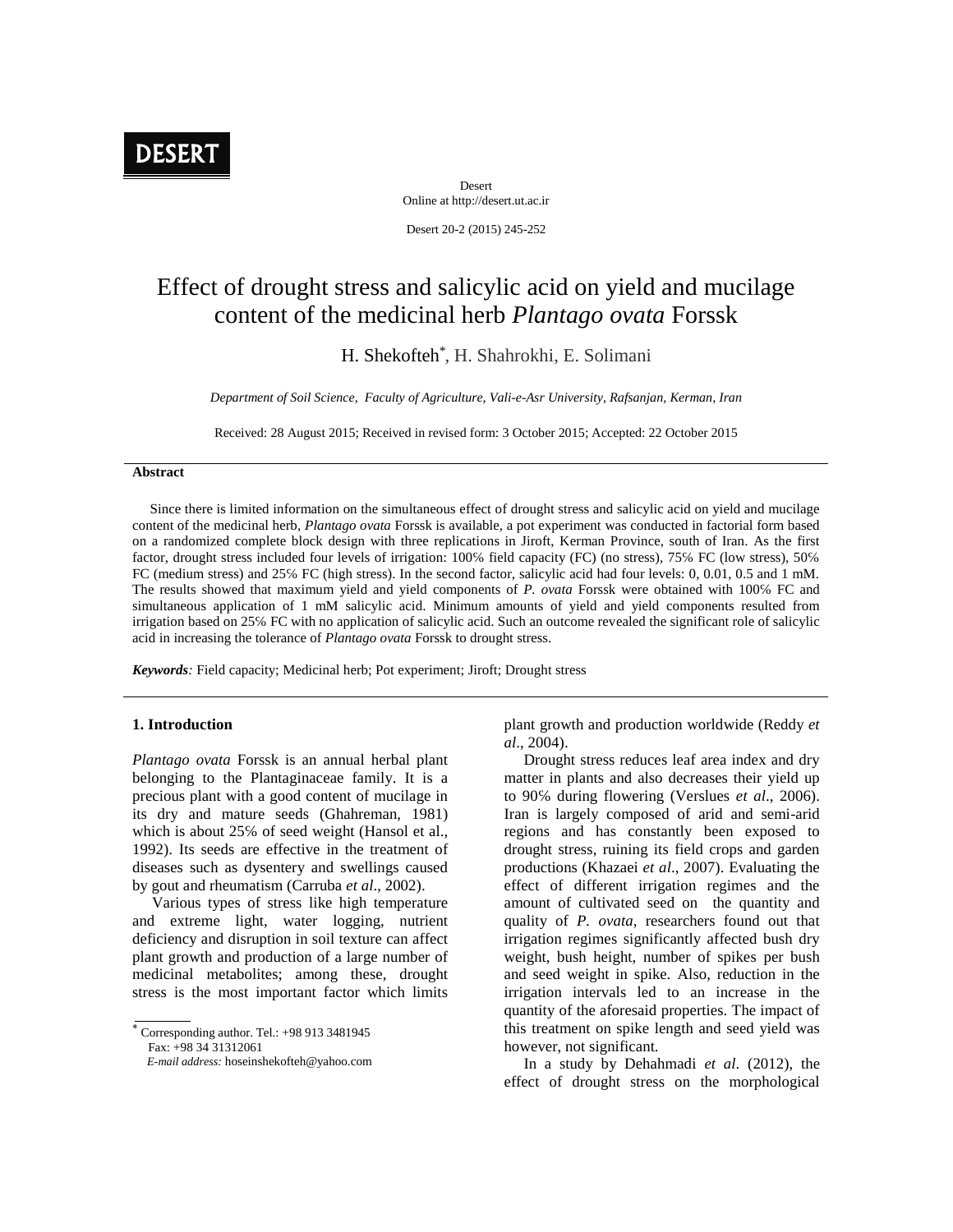properties and yield of three medicinal herbs- dill (*Nnethum graveolens*), coriander (*Carianrdum satiivum*) and fennel (*Foeniculum vulgar*) was investigated. The result shows that when the amount of water in soil was lower than FC limit, properties like number of leaf per bush, number of lateral offshoot per bush, number of umbel per bush, number of umbellate per umbel, seed weight per bush, number of seed per bush, thousand seed weight and harvest index were significantly influenced. Another study by Afsharmanesh *et al*. (2008) on the effect of water deficit stress and manure on the quantitative and qualitative yield and morphological properties of *P. ovata* Forssk, showed that such an effect together with the interactive effect of the two factors on seed weight was significant. Therefore, in order to trigger an increase in the yield of medicinal herbs, it is essential to apply novel practical and principled methods with regard to social, economical and environmental issues. Salicylic acid is a phenolic herbal compound and as a herbal hormone and growth regulator is well known for its role in defense mechanisms against biotic and abiotic agents of stress stimulation (Hayat and Ahmad, 2007). Salicylic acid plays a central role in the regulation of various physiological processes like growth, plant development, ionic absorption, photosynthesis, germination (which is dependent on the applied concentration), plant type, species, growth period and environmental conditions. Salicylic acid is also an important molecular signal of fluctuations in plants when they respond to environmental stresses (Senaranta *et al*., 2002). The functional mechanism of salicylic acid against stresses refers to its role in regulating antioxidant enzymes and active oxygen-contained compounds in plants (Khan *et al*., 2003; Shi and Zhu, 2008). Salicylic acid protects plants from the side effects of anti-oxidative reactions by increasing antioxidant enzyme activities. In addition, it increases amounts of polyamine putrescine, spermidine and spemine in plants which contribute to membrane conservation and uniformity under drought stress conditions (Nemeth *et al*., 2002). Treating plants with salicylic acid and use of derivatives in agriculture, horticulture and forestry can increase plant tolerance to different stresses (Senaranta *et al*., 2002). Salicylic acid can stimulate flowering, accelerate the flowering of tobacco tissue and intensify the opening of orchid flower. The mechanism effect of salicylic acid on induction of flowering is not yet known but a hypothesis shows

that salicylic acid can contribute to the formation of chelate of metals and consequently induce flowering due to the presence of free hydroxyl groups on the benzoic acid cycle (Raskin, 1992). According to a report (Abdi and Belali, 2010), salicylic acid has a significant role in reducing diseases in potato: the number of tubers increased in plants which received 2 mM salicylic acid under drought stress as compared to those merely under stress, indicating a decline in their oxidative damage. Another study (Metwally *et al*., 2003) showed that a concentration of 0.5 mM salicylic acid increased barley tolerance to cadmium by increasing its antioxidant activity. Also, under salinity conditions, use of 0.1 mM salicylic acid in corn led to an increase in growth parameters like dry and wet weight of root and aerial organs and leaf area as well (Khodraay, 2004). Since there are few studies on the simultaneous effect of drought stress and salicylic acid on yield and mucilage content of the medicinal herb, *P. ovata* Forssk, the present study addressed this issue.

# **2. Materials and Methods**

# *2.1. Time, location and climatic conditions of the experiment*

The research was conducted in the city of Jiroft, Kerman Province, south of Iran in the agronomical year, 2012. Jiroft has a longitude of 57° 45', latitude of 28° 32' northwards and altitude of 575 m from sea level. The region has an arid and semi-arid climate with an average annual precipitation of 175 mm, relative humidity of 55-60 and maximum and minimum temperatures of 49 and 1 or -2°C in some years.

## *2.2. Design characteristics of the experiment*

A pot experiment was conducted in factorial form based on a randomized complete block design with three replications. As factor A, drought stress included four levels of irrigation: 100 field capacity  $(FC)$  (no stress),  $75$  FC (low stress), 50 FC (medium stress) and 25 FC (high stress) and salicylic acid as factor B included four levels: 0, 0.01, 0.5 and 1 mM.

# *2.3. Planting procedure*

Planting was carried out in November. Pots were 20 cm in diameter at the top edge and 18 cm in height. Field capacity and constant wilting point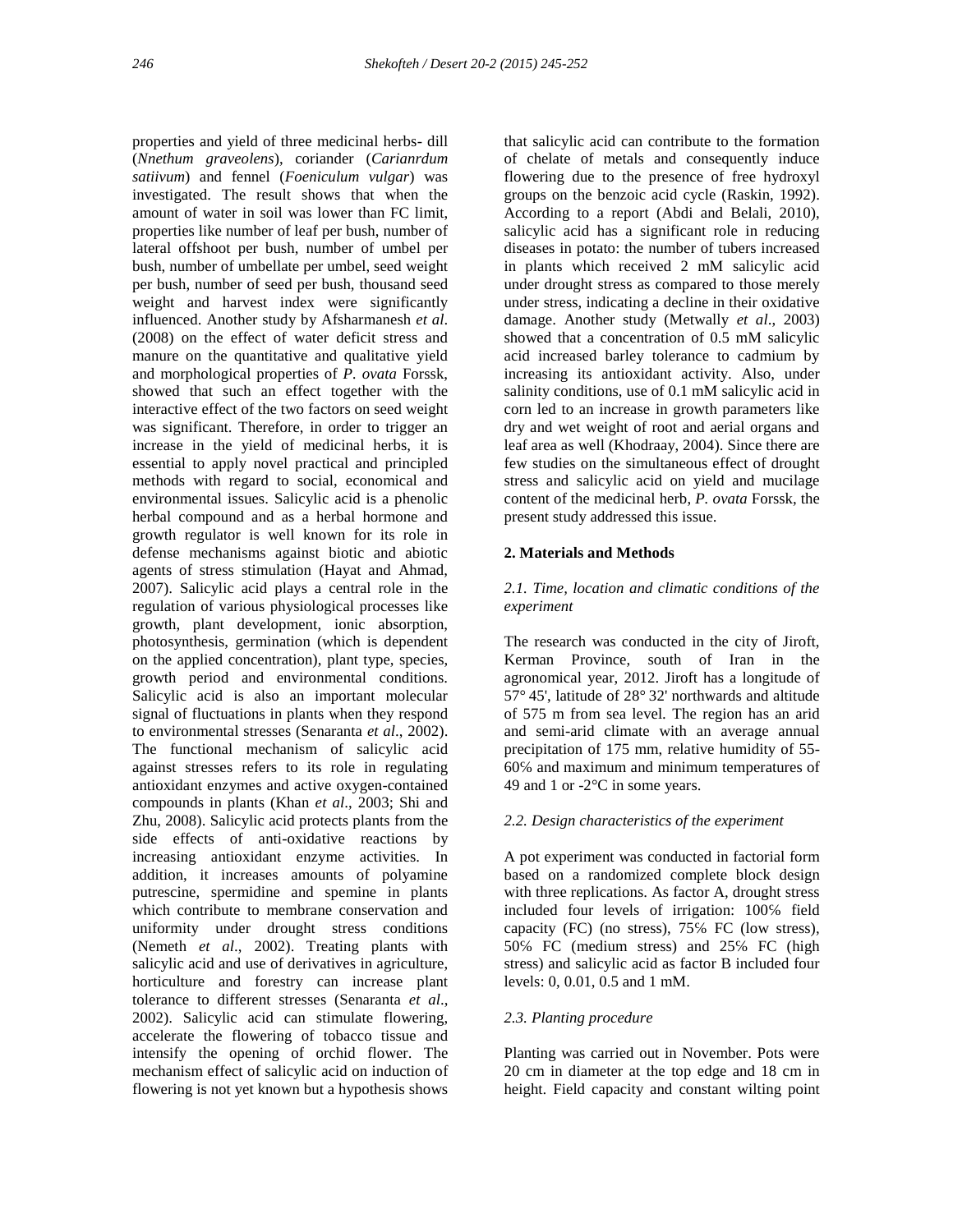were determined by pressure plate aperture. When the pots were prepared, the seeds were first disinfected in 10 bleach solution for 1 min and then washed with distilled water; afterwards, they were separately (for separate pots) soaked in salicylic acid for 12 h. The seeds were planted manually in small furrows of 0.5 cm depth made in the pots. When seeds turned green after a month, the bushes density was reduced so that each pot contained four bushes left. Weeds were regularly under control by hand. When its seedling settled down, the plant received low irrigation treatments at the 3-4 leaf stage which continued up to its physiological maturation. The seeds of each pot were separately removed and dried after full maturation of seeds and yellowing of husk, offshoots and leaves of the plant. After sifting of the seeds, the seed yield of each pot was measured.

## *2.4. Mucilage*

To determine the amount of mucilage in the seeds, Kalian Sundram's method was applied (Ebrahimzadeh *et al*., 1996).

Table 1. Variance analysis of the studied properties

## *2.5. Thousand seed weight*

To obtain the thousand seed weight, a number of 100 harvested seeds were weighed and the resulted number was multiplied by 10. After data collection, analysis was carried out by MSTATC statistical software. The diagrams were drawn by Excel software. Mean comparisons were also done on the basis of Duncan's multiple range test at the probability level of  $5<sup>6</sup>$ .

#### **3. Results and Discussion**

According to the data variance analysis of the present study (Table 1), drought stress and salicylic acid had a significant effect on bush height, plant dry weight, numbers of spikes, thousand seed weight and mucilage. Furthermore, the interactive effect of drought stress and salicylic acid on these properties, except for mucilage, was significant. The results showed that when different amounts of salicylic acid were used, levels of drought stress were not the same and took different trends.

| Mean square        |                             |                      |                  |                |                   |                     |
|--------------------|-----------------------------|----------------------|------------------|----------------|-------------------|---------------------|
| Mucilage<br>$(\%)$ | Thousand Seed Weight<br>(g) | Numbers of<br>spikes | Dry Weight $(g)$ | Height<br>(cm) | Freedom<br>degree | Source of variation |
| $1.73***$          | $0.68***$                   | $74.04**$            | $2.72***$        | $3.47***$      | 3                 | A(drought stress)   |
| $0.03***$          | $0.003***$                  | $0.23***$            | $0.07***$        | $0.10^{**}$    | 3                 | B(salicylic acid)   |
| $0.0003^{ns}$      | $0.0003***$                 | $0.03***$            | $0.009**$        | $0.31***$      | 9                 | A.B                 |
| 0.0002             | 0.000039                    | 0.001                | 0.0007           | 0.001          | 32                | Error               |
|                    |                             |                      |                  |                | 47                | Sum                 |
| 0.03               | 0.38                        | 0.28                 | 11.80            | 0.22           |                   | C.V(%)              |

\*, \*\* and ns represent the probability levels of 1, 5 and non-significance, respectively

#### *3.1. Bush height*

According to data variance analysis (Table 1), drought stress had a remarkable influence on bush height. Maximum (17.78 cm) and minimum (16.49 cm) height of bush were obtained from irrigation based on 100 and 25 FC, in the same order (Table 2). In line with increased irrigation, bush height increased to a noticeable point. Under drought stress, leaf water potential and cell turgor pressure, necessary for growth of plant cells and tissue, reduced. Extreme drought stress inhibits photosynthesis, disrupts metabolism and transfer of materials and finally causes death to the plant (Reddy *et al*., 2004). The impact of salicylic acid on bush height was significant as well (Table 1). Maximum bush height (17.25 cm) stemmed from an application of 0.5 mM salicylic acid, and

minimum (17.04 and 17.02) from non-application and 1 mM of salicylic acid, respectively (Table 3). With increase in the use of salicylic acid (from no use to 0.5 mM), the bush height took a rising trend. However, with higher concentrations of salicylic acid from 0.5 to 1 mM, the bush height reduced from 17.25 to 17.02 cm (Table 3). Also, the interactive effect of salicylic acid and drought stress on bush height was significant; Maximum bush height (18.19 cm) was obtained with irrigation based on 100 FC and use of 0.5 mM salicylic acid, whereas the minimum (16.4 cm) was achieved through irrigation based on 25 FC and non-use of this acid (Fig. 1). While increase in irrigation water and salicylic acid led to a higher bush height, a decrease in the water and non-use of salicylic acid resulted in a lower height for the bush.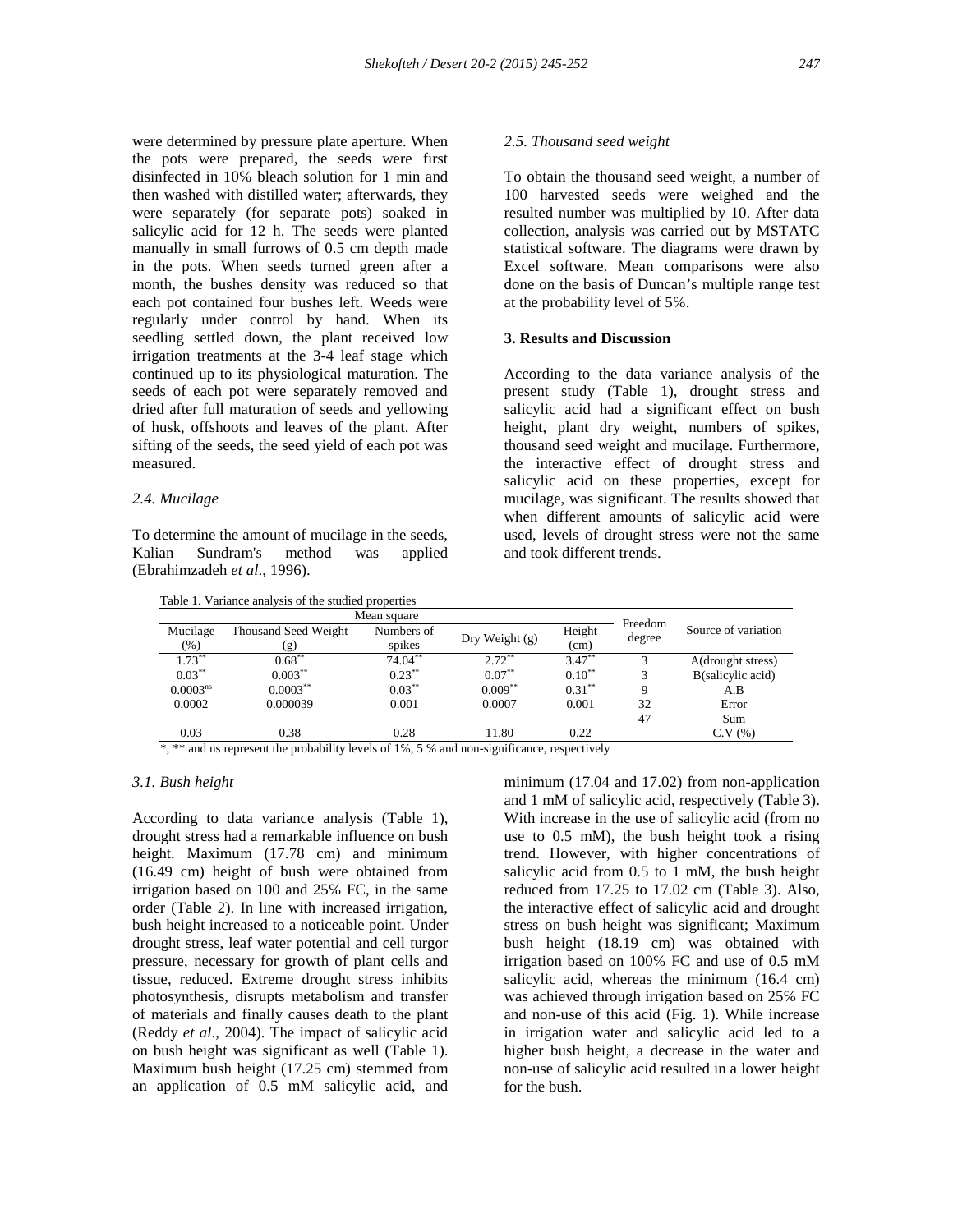| Mucilage $(\%)$    | Thousand Seed<br>Weight(g) | Numbers of<br>spikes | Dry Weight $(g)$  | Height(cm)         | Drought stress $(A)$ |
|--------------------|----------------------------|----------------------|-------------------|--------------------|----------------------|
| 40.76 <sup>d</sup> | 75 <sup>a</sup>            | $15.67^{\circ}$      | 2.79 <sup>a</sup> | $17.78^{\rm a}$    | 100 FC               |
| $40.81^\circ$      | .70 <sup>b</sup>           | $13.46^{\rm b}$      | $2.45^{\rm b}$    | 17.27 <sup>b</sup> | 75 FC                |
| 41.26 <sup>b</sup> | 22d                        | $10.68^\circ$        | 2 17°             | $16.86^\circ$      | 50 FC                |
| $41.56^{\circ}$    | 61 <sup>c</sup>            | $10.44^d$            | .66 <sup>d</sup>  | 16.49 <sup>d</sup> | 25 FC                |

Numbers with similar letters in each column have no significant difference statistically

Table 3. Mean comparison of the impact of salicylic acid on the studied properties

| Mucilage $(\%)$    | <b>Thousand Seed</b><br>Weight(g) | Numbers of<br>spikes | Dry Weight $(g)$  | Height(cm)         | Salicylic acid (mM) |
|--------------------|-----------------------------------|----------------------|-------------------|--------------------|---------------------|
| 41.03 <sup>d</sup> | .55 <sup>d</sup>                  | 12.42 <sup>d</sup>   | 2.19 <sup>d</sup> | 17.04 <sup>c</sup> |                     |
| 41.08 <sup>c</sup> | .56 <sup>c</sup>                  | 12.49 <sup>c</sup>   | 2.22 <sup>c</sup> | 17.18 <sup>b</sup> | $_{0.01}$           |
| 41.12 <sup>b</sup> | 57 <sup>b</sup>                   | $12.59^{\rm b}$      | 2.29 <sup>b</sup> | $17.25^{\rm a}$    |                     |
| $41.16^a$          | .59 <sup>a</sup>                  | $12.74^{\rm a}$      | 2.7a              | 17.02 <sup>c</sup> |                     |

Numbers with similar letters in each column have no significant difference statistically

The plant root system grows better and absorbs more water and nutrients and finally develops more efficiently when it consumes salicylic acid (Gutierrez-Coronado *et al*., 1998). Inanaga *et al*. (2002) reported that shortage of salicylic acid before clustering reduced the height of rice. Salicylic acid is bound to carbohydrate-lignin compounds, the formation of which declines if salicylic is not sufficiently available (Inanaga *et al*., 1995).



Fig. 1. The interactive effect of drought stress and salicylic acid on bush height

## *3.2. Plant dry weight*

According to data variance analysis (Table 1), drought stress had a strong effect on plant dry weight. The highest (2.79 g) and the lowest (1.66 g) dry weight stemmed from irrigation based on 100 and 25 FC, respectively. Regarding such results, increase in the irrigation water led to a significant rise in plant dry weight. Plant respiration and perspiration are influenced by water deficit, which leads to cellular swelling, and as a result, negatively affects opening and closing of stoma in photosynthesis. Furthermore, water deficit leaves a negative effect on plant growth because it affects enzyme processes which are directly under control by water potential (Zou *et al*., 2007). The dry weights resulted from consumption of various concentrations of salicylic acid, which were significantly different from one another (Table 1). Consumption of 1 mM salicylic acid produced the heaviest dry weight (2.37 g). The lowest dry weight (2.19 g) was obtained when no acid was used. As more salicylic acid was consumed, plant dry weight increased to a remarkable point (Table 3). When salicylic acid was consumed, the leaves stood more upright and their shades were less of an obstacle to one another; thus, there was an increase in the rate of photosynthesis and substance making, particularly with high plant density (Yoshida *et al*., 1969). Moreover, the interactive effect of drought stress and salicylic acid was significant in this case (Table 1). The highest dry weight for the entire plant (2.88 g) was obtained from irrigation based on 100 FC using 1 mM salicylic acid and the lowest dry weights  $(1.65, 1.64, and 1.67, g)$  were obtained from irrigation based on 25 FC with non-use of salicylic acid, 0.01, 0.5 and 1 mM of the acid, respectively (Fig. 2).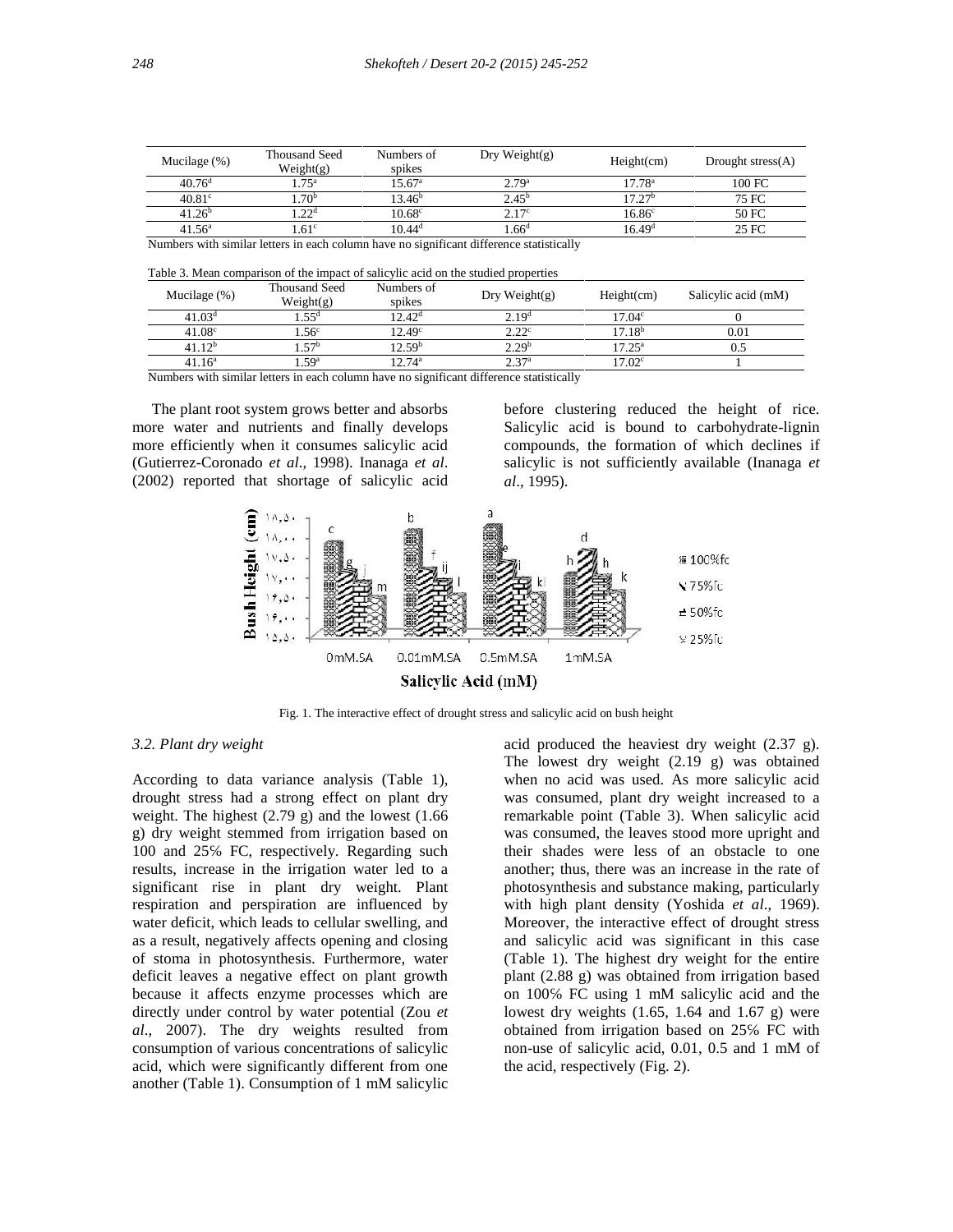

Fig. 2. The interactive effect of drought stress and salicylic acid on dry weight

Therefore, with an increase in the irrigation water and consumption of salicylic acid, plant dry weight also increased. In contrast, low irrigation water, non-use of salicylic acid, or its low concentrations led to a marked decline in the plant dry weight. In fact, salicylic acid plays a vital role in various physiological processes, e.g. growth, plant development, ionic absorption, photosynthesis, concentration-dependent germination, plant type, species, growth period and environmental conditions. This substance is also known as an important molecular signal of fluctuations in plants when they respond to environmental stresses (Senaranta et al., 2002).

#### *3.3. Number of spikes*

Irrigation had a significant impact on the number of spikes so as to produce the highest number  $(15.67)$  from irrigation based on  $100$  FC while the lowest (10.44) was from 25 FC. More absorption of water triggered an increase in the number of spikes and vice versa (Table 2). Intervals or extreme stresses of water deficit could disrupt physiological processes and make changes

in metabolites of carbohydrates and nitrogen, protein structure and enzymes activities (Zou *et al*., 2007). Different concentrations of salicylic acid resulted in a remarkable difference in the number of spikes. Events such as reduction in the number of spikes, delay in its growth and increase in unproductivity of spike under deficiency of salicylic can occur due to low carbohydrates, decrease in cellular division and weakened formation of cell walls before the clustering stage (Inanaga *et al*., 2002). The interactive effect of drought stress and salicylic acid on the number of spikes was significant (Table 1); the highest number (16.04) stemmed from irrigation based on 100 FC and consumption of 1 mM salicylic acid and the lowest (10.39, 10.42 and 10.44) from 25 FC and non-use of salicylic acid, and its lower concentrations (0.01 and 0.5 mM) (Fig. 3). Overall, the number of spikes increased to a significant point when irrigation was increased and salicylic acid was used at the same time.

Plant germination is indirectly limited when salicylic acid affects growth regulators such as ethylene (Raskin, 1992), abscisic acid and gibberellin (Shakirova *et al*., 2003).



Fig. 3. The interactive effect of drought stress and salicylic acid on numbers of spikes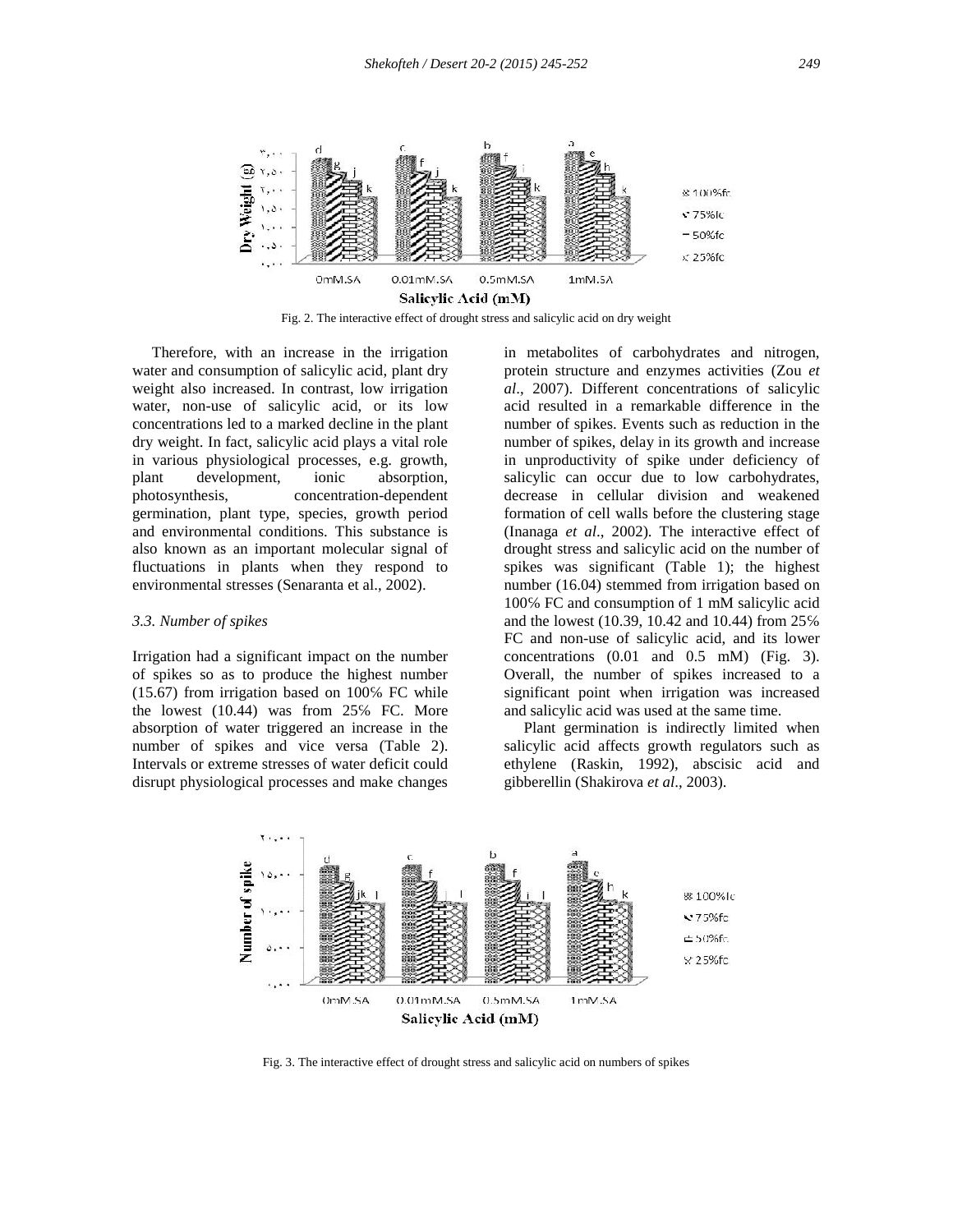#### *3.4. Thousand seed weight*

As shown in Table 1, thousand seed weight was markedly affected by drought stress. Maximum  $(1.75 \text{ g})$  and minimum weight  $(1.22 \text{ g})$  were achieved after irrigation based on 100and 50 FC, respectively. With increased times of irrigation, thousand seed weight increased significantly (Table 2). Each level of salicylic acid concentration led to a different thousand seed weight. The heaviest weight (1.59 g) was obtained with an application of 1 mM salicylic acid and the lightest weight (1.55 g) was obtained without salicylic acid. Therefore, the more the amount of salicylic acid fed to the plant, the higher the thousand seed weight harvested (Table 3). As the amount of salicylic acid increases, more of its sediment remains in the inner and outer coverings of the seed. This stands for increase in seed

weight (Balastra *et al*., 1989). The rate of perspiration in plant organs is influential in the transmission and sedimentation of salicylic acid. At seed filling stage, an increase in the rate of respiration in the clusters occurs which gives rise to sedimentation of salicylic acid (Yoshida *et al*., 1962). The interactive effect of drought stress and salicylic acid on the thousand seed weight was significant (Table 1), and from irrigation based on 100 FC and 1 mM salicylic acid, the heaviest weight (1.79 g) was achieved. However, the lightest weight (1.21 g) was produced from irrigation based on 50 FC and no salicylic acid (Fig. 4). Overall, with increased irrigation water and simultaneous use of salicylic acid, the thousand seed weight recorded a significant rise. In contrast, this weight declined when lower amounts of water and salicylic acid were consumed.



Fig. 4. The interactive effect of drought stress and salicylic acid on thousand seed weight

## *3.5. Mucilage*

As shown by data variance analysis (Table 1), mucilage is heavily affected by drought stress which has a maximum percentage of 41.56 and lowest percentage of 40.76 stemming from irrigation based on  $25$  and  $100$  FC, in the same order. There is an inverse relationship between mucilage and irrigation: declined irrigation leads to higher percentage of mucilage and vice versa. After consumption of different concentrations of salicylic acid, there was a statistically significant difference in the final product of mucilage (Table 1). With an application of 1 mM salicylic acid and without it, the highest and lowest percentages of mucilage were 41.16 and 41.03, respectively. In a study, drought stress had no effect on the mucilage content of *P. ovata* Forssk. Based on this result, mucilage content was more influenced by heredity than environmental conditions (Afsharmanesh *et al*., 2008). The highest

percentage for mucilage was reported to be obtained from intervals of irrigation within 30 days (Tbrizi, 2004). Furthermore, there was no significance regarding the interactive effect of drought stress and salicylic acid on mucilage. As a result, the simultaneous application of different levels of irrigation and salicylic acid concentrations, resulted in production of the same amount of mucilage. In other words, there was no statistically significant difference in the content of mucilage at each different level.

## **4. Conclusion**

This paper derived the following results: maximum yield and yield components of *P. ovata* Forssk were obtained from irrigation based on 100 FC and simultaneous consumption of 1 mM salicylic acid. This indicated the important role of salicylic acid in alleviating plant response to drought stress and contributing to its production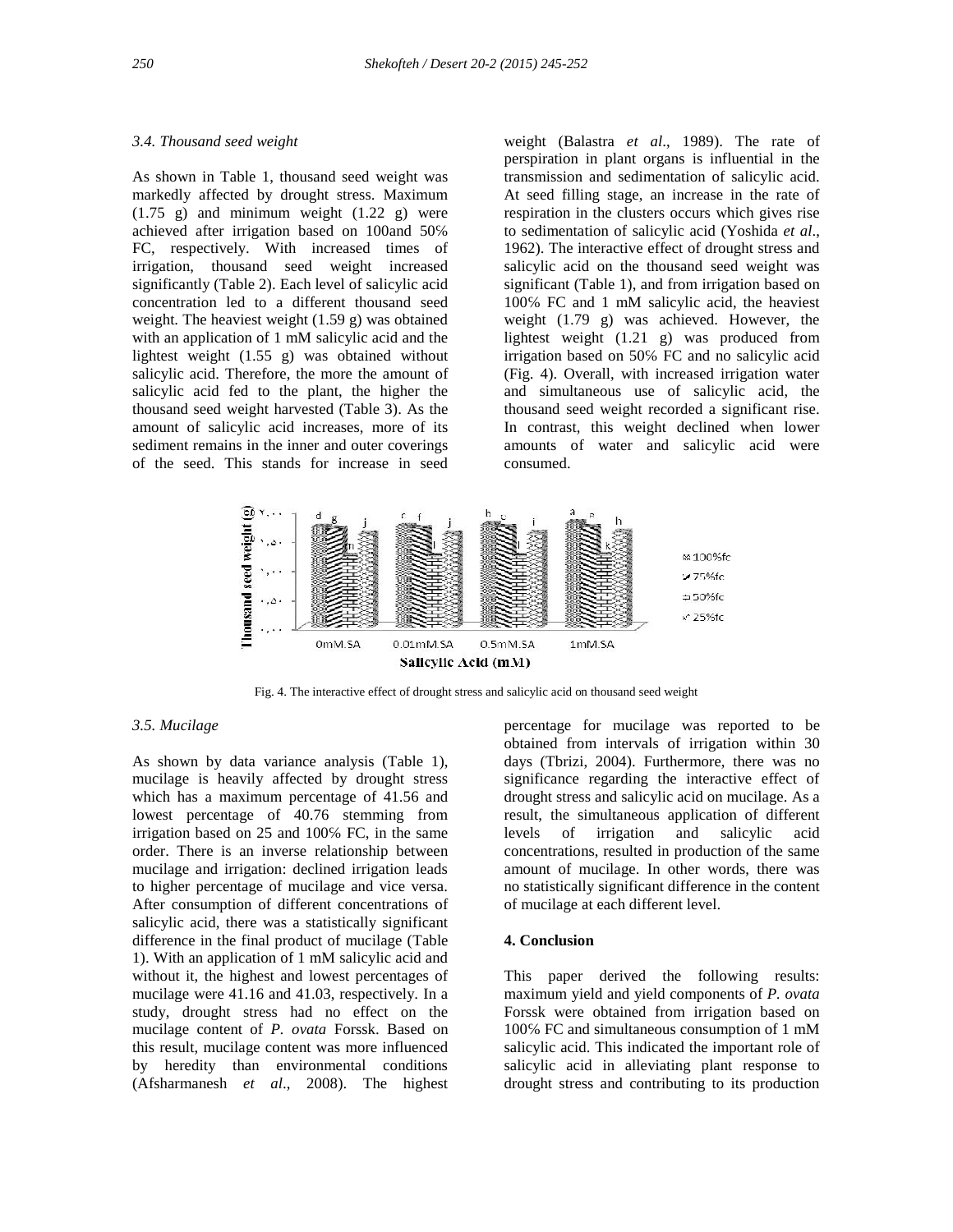of maximum yield and yield components. Minimum yield and yield components stemmed from irrigation based on 50 FC without any salicylic acid, again an indication of the role of salicylic acid in increasing plant tolerance of drought stress. The highest percentage of mucilage resulted from the lowest level of irrigation (based on 25 FC) and the lowest percentage of mucilage from the highest level of irrigation (based on 100 FC), displaying an inverse relationship between irrigation and mucilage. In addition, minimum and maximum percentages of mucilage were attained via non application of salicylic acid and using its highest concentration (1 mM), respectively. This showed the direct and positive relationship between salicylic acid and mucilage: higher amount of salicylic acid led to a rise in mucilage content.

#### **References**

- Afsharmanesh, B., GH.R. Afsharmanesh, M. A. Vakili, 2008. Study the effect of drought stress and manure on quantitative and qualitative yield and some physiologic characteristics of Plantago ovata Forssk. Journal of New Agricultural Sciences, 2; 4. 327-337.
- Amiri Dehahmadi, S. R., P. Rezvanimoghadam, H. M. Ehyaei, 2012. The effect of drought stress on some morphologic characteristics and yield of three medicinal plants Anethum graveolens, Coriandrum sativum, Foeniculum vulgare in greenhouse condition. Iranian Journal of Field Crops Research, 10; 1. 116-124.
- Balastra, M.L.F., C.M. Perez, B.O. Juliano, P. Villreal, 1989. Effects of sílica level on some proprieties of Oriza sativa straw and hult. Canadian Journal of Botany, 67; 2356-2363.
- Carruba, A., R. La Torre, A. Matranga, 2002. Cultivation trials of some aromatic and medicinal plants in a semi arid Mediterranean environment. Proceedings of an Introduction Conference on MAP. Acta Horticultural, (ISHS), 576; 191-202.
- Ebrahimzadeh, H., M. Mirmasoomi, M. Fakhrtabatabaei, 1996. Study the mucilage production aspects in several region of Iran using cultivation of plantago ovate., plantago major and plantago psyllium. Pajouhesh and Sazandegi, 33; 46-51.
- Ghahreman, A., 1981. Flora of Iran / Flore de l'Iran en couleurs naturalles. vol. 2. Iran University Press et Department of Environment. Tehran.
- Gutiérrez-Coronado, M.A., C. Trejo-López, A. Larqué- Saavedra, 1998. Effects of salicylic acid on the growth of roots and shoots in soybean. Plant Physiology and Biochemistry, 36; 563–565.
- Hadi, M.R., G. R. Balali, 2010. The effect of salicylic acid on the reduction of Rizoctonia solani damage in the tubers of marfona potato cultivar. American-Eurasian journal of agricultural  $\&$  environmental sciences, 7(4); 492-496.
- Hansol, C.V., E.A. Oeleke, D.H. Patnam, E. S. Aplinger, 1992. Psyllium. Madison, WI53706.
- Hayat, S., A. Ahmad, 2007. Salicylic acid: A plant hormone. Springer, 97- 99.
- Inanaga, S., Y. Higuchi, N. Chishaki, 2002. Effect of silicon application on reproductive growth of rice plant. Soil Science and Plant Nutrition, 48; 341-345.
- Inanga, S., A. Okasaka, S. Tanaka, 1995. Dose silicon exist in association with organic compounds in rice plant. Soil Science and Plant Nutrition, 41; 111-117.
- Khan, H. W., T.J. Link, F. Hocking, L. Stoddard, 2007. Evalution of physiological traits for improving drought tolerance in faba bean (Vicia faba L). Plant and Soil, 292; 205-217.
- Khazaei, H. R., M. Sabetteimoori, F. Najafi, 2007. Study the effect of several irrigation regims and seed cultivation rate on yield, yield component and quality of Plantago ovata Forssk. Journal of Iranian Field Crop Research, 5; 1, 1-8.
- Khodary, S. E. A, 2004. Effect of salicylic acid on the growth, photosynthesis and carbohydrate metabolism in salt stressed Maize plant. International Journal of Biology, 6; 5-8.
- Metwally, A., I. Finkmemeier, M. Georgi, K. J. Dietz, 2003. Salicylic acid alleviates the cadmium toxicity in barley seedlings. Plant Physiology, 132; 272-281.
- Nemeth, M., T. Janada, E. Hovarth, E. Paladi, G. Szali, 2002. Exogenous salicylic acid increases polyamine content but may droutht tolerance in maize. Plant Science, 162; 569- 574.
- Raskin, I., 1992. Role of salicylic acid in plants. Annual Review of Plant Biology, 43; 439-46.
- Reddy, A. R., K.V. Chaitanya, M. Vivekanandan, 2004. Drought induced responses of photosynthesis and antioxidant metabolism in higher plants. Journal of Plant Physiology, 161; 1189-1202.

Senaranta, T., Teuchela, D., Bumm, E., K. Dixon, 2002. Acetyle salicylic acid (aspirin) and salicylic acid multiple stress tolerance in bean and tomato plants. Journal of Plant Growth Regulation, 30; 157- 161.

- Shakirova, F. M., A.R. Sakhabutdinova, M.V. Bozrutkova, R.A. Fatkhutdinova, D.R. Fatkhutdinova, 2003. Changes in the hormonal status of Wheat seediings induced by salicylic acid and salinity. Plant Science, 164; 317- 322.
- Shi, Q., Z. Zhu, 2008. Effects of exogenous salicylic acid on manganese toxicity. Element contents and antioxidative system in cucumber. Environmental and Experimental Botany, 63; 317- 326.
- Tabrizi, L., 2004. The effect of water stress and manure on yield, yield components and quality characteristics of Plantago psyllium. M.Sc. Thesis, Faculty of Agriculture, Ferdowsi University of Mashhad, Khorasan Razavi, Iran.
- Verslues, P. E., M. Agarwal, S. Katiyar-Agarwal, J. Zhu, J. K. Zhu, 2006. Methods and concepts in quantifying resistance to drought, salt and freezing, abiotic stressed that affect plant water status. The Plant Journal, 45; 523-539.
- Yoshida, S., S.A. Naveser, E.A. Ramirez, 1969. Effects of silica and nitrogen supply on some leaf characters of rice plant. Plant and Soil, 31; 48-56.